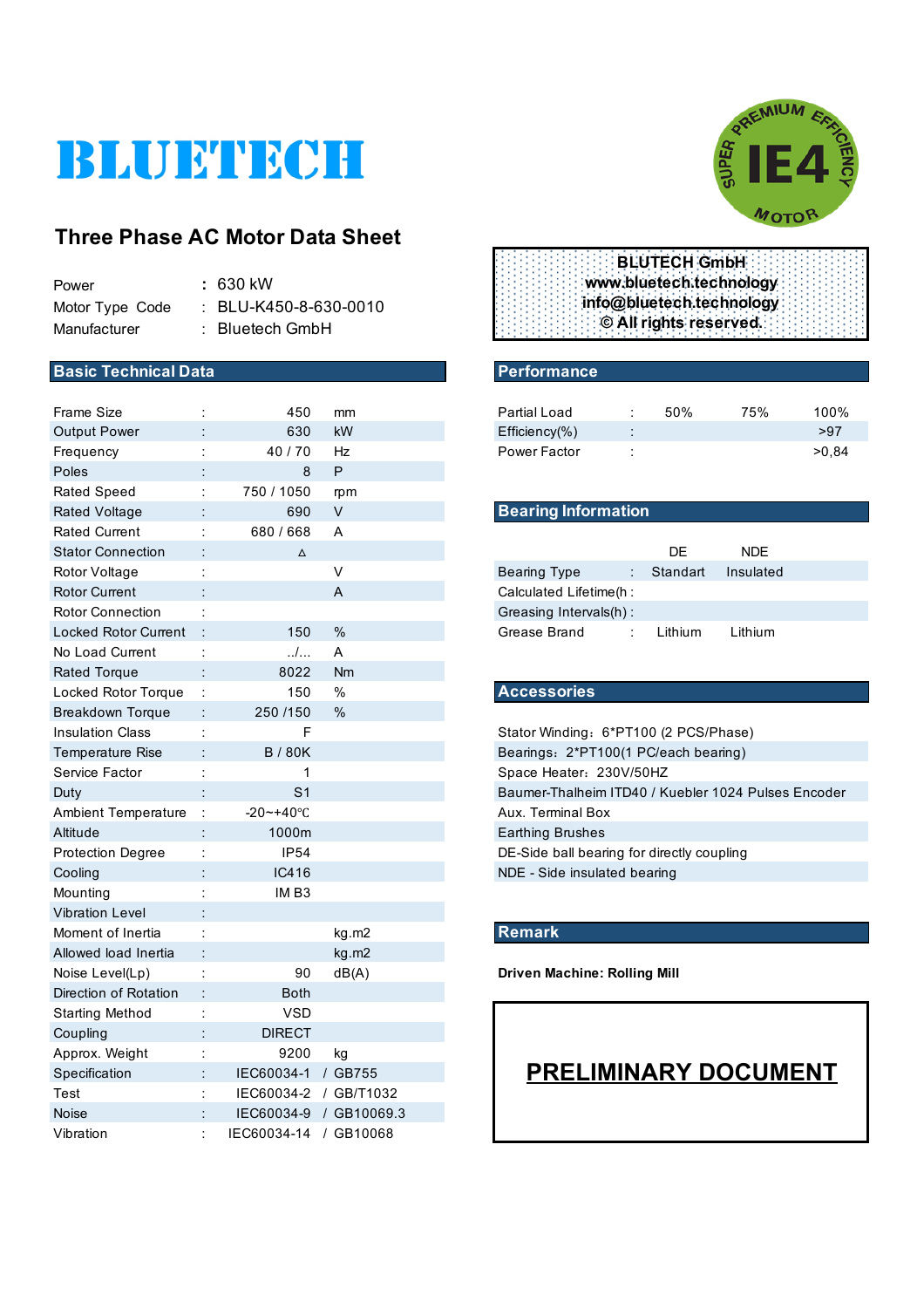



#### **Three Phase AC Motor Charts**

| Power           |  |
|-----------------|--|
| Motor Type Code |  |
| Manufacturer    |  |

Power **:** 630 kW سم جون کي ہے۔<br>Motor Tellu-K450-8-630-0010 ie : Bluetech GmbH